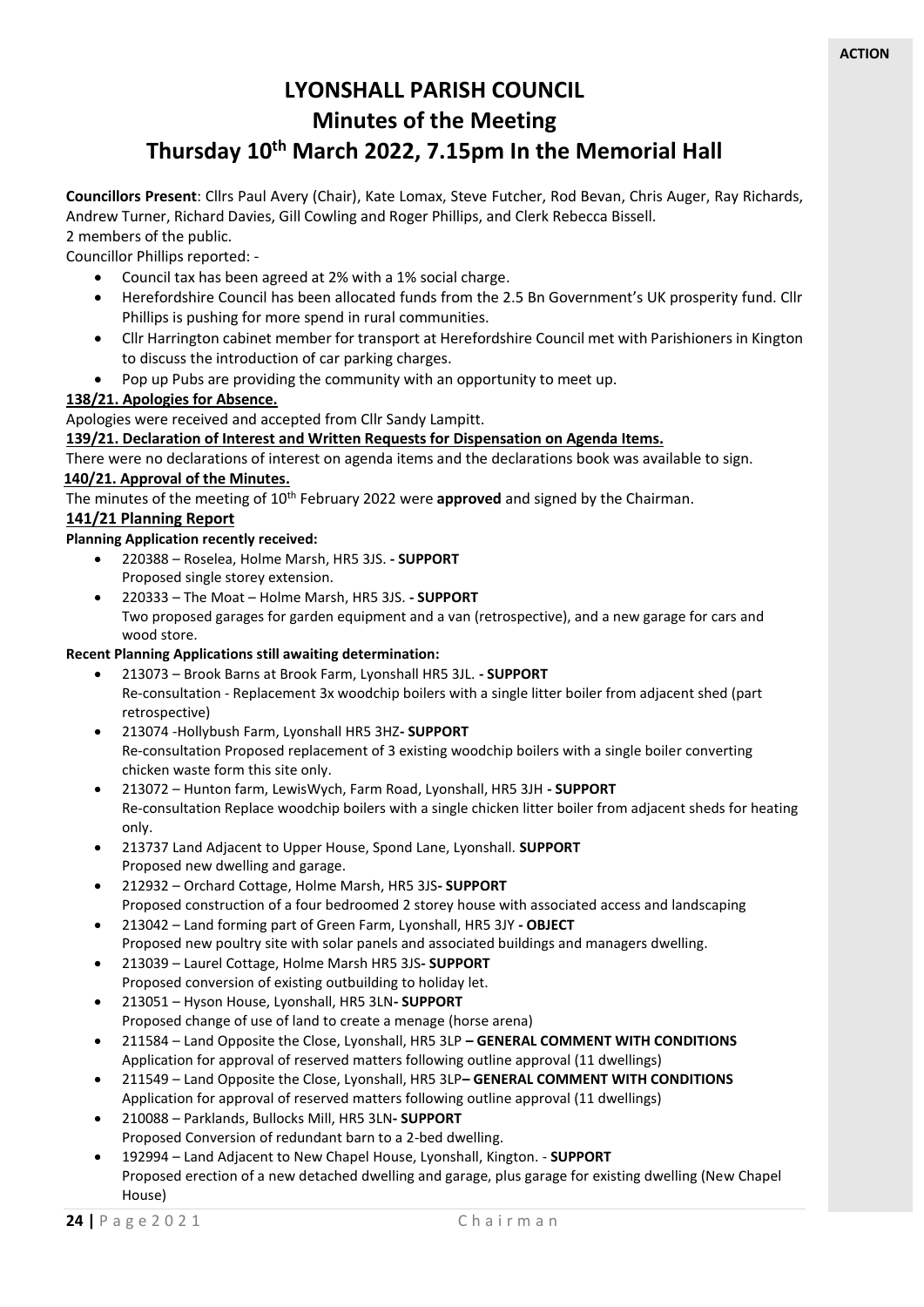- 182135 Land at Burgoynes, Lyonshall, HR5 3JR **– SUPPORT with conditions** Proposed siting of up to 4 mobile homes to accommodate seasonal workers.
- 181494 Land Adjacent to Spring Cottage, Headbrook, Kington HR5 3DY **- SUPPORT** Proposed land for residential development and associated work together with public open and local green space.

### **Planning Decisions:**

None.

## **142/21. Clerk's Report.**

- Chased stop sign at George Corner with Balfour Beatty. Followed up drainage grant enquires.
- Investigating options for Balfour Beatty drainage grant application.
- Responded to Herefordshire Council spatial options consultation.
- Confirmed bookings for the Jubilee event
- Confirmed annual inspection of the playground booked.
- Confirmed usage of the Garden Centre car park for the lighting of the beacon event on Thursday 2<sup>nd</sup> June.
- Completed and instructed Mowing Contract for 2022.
- Ordered sandbags and a storage box for The Close.
- Responded to Mark Stokes Herefordshire Rural and Business Officer regarding smart water villages.
- Confirmation received for all bookings relating to the Jubilee event in June.
- Public Rights of way responsibilities are returning to Herefordshire Council from 1<sup>st</sup> April 22

*All other items from previous agendas are being dealt with.* 

## **143/21. Financial Report and Approve Payments.**

# **Financial Report at 28th February 2022.**

Bank statements reconciled to VT cashbook end of February 2022.

# *Balances at 28th February 2022*

Bank statements reconciled to VT cashbook end of February 2022.

#### *Balances at 28th February 2022*

| $DU$ , $MU$ , $CU$ , $CU$ , $MU$ , $NU$ , $NU$ , $NU$ , $NU$ , $NU$ , $NU$ , $NU$ , $NU$ , $NU$ , $NU$ , $NU$ , $NU$ , $NU$ , $N$ |                                    |
|-----------------------------------------------------------------------------------------------------------------------------------|------------------------------------|
| Community account                                                                                                                 | £17029.27                          |
| Savings account                                                                                                                   | £14223.25 (including 11p interest) |
| Playground account                                                                                                                | £ 588.70                           |
| <b>Business Saver account</b>                                                                                                     | £414.58                            |
| <b>Decoracted from Automatical ALL ADDDOVED</b>                                                                                   |                                    |

## **Payments for Approval – ALL APPROVED**

Clerk's Salary, Pension & HMRC for March 2022 as previously agreed.

| <b>Clerks Expenses</b>    | Expenses + Storage Box for the Close | £187.69  | $+VAT$ |  |
|---------------------------|--------------------------------------|----------|--------|--|
| Upperbridge               | Web services & domain fee            | £198.87  | $+VAT$ |  |
| <b>Viking Direct</b>      | Paper & Ink for newsletter           | £153.67  | $+VAT$ |  |
| Steve Jones               | Hedge trimming A480                  | TBC.     |        |  |
| Kington Building Supplies | <b>Sandbags The Close</b>            | £112.25  | $+VAT$ |  |
| Stocksigns                | New Speed Indicator Device           | £2569.94 | $+VAT$ |  |

# **144/21. Herefordshire Council Code of Conduct**

Herefordshire Council has revised the Code of Conduct for Councillors and are looking for comments. Councillors agreed the changes are minimal and have no comment to add.

## **145/21. Balfour Beatty Lengthsman Scheme 2022-23**

Councillors **AGREED** to join the scheme for 2022-23. *Clerk to forward expression of interest form*. *Cllr Phillips entered the meeting.*

## **146/21. February 2022 Flooding Concern**

Several storms in February caused flooding on the A480 by the Close. It appears that the mass of water flowed onto the road from the field leading from Lynhales drive. Sandbags were ordered. Councillors discussed this issue and concluded that the mains drainage was not the problem, it was the amount of water flowing from the field. Cllr Avery to approach the landowners to look at ways to ditch the water elsewhere.

Cllr Cowling confirms no homes were flooded in Holme Marsh thanks to early sandbag deployment by parishioners. No flooding occurrence on Spond Lane and Burnt Orchard, however New Street ditches were overloaded and have been logged for re-trenching.

## **147/21. Playground Fence and Roof Repairs**

The Lengthsman has provided quotes for repairing the fence and pavilion roof in the playground. Councillors **AGREED** for the works to be done and requested a gate be installed for access to the field. *Clerk to instruct.*

Clerk

Clerk

PA/Clerk